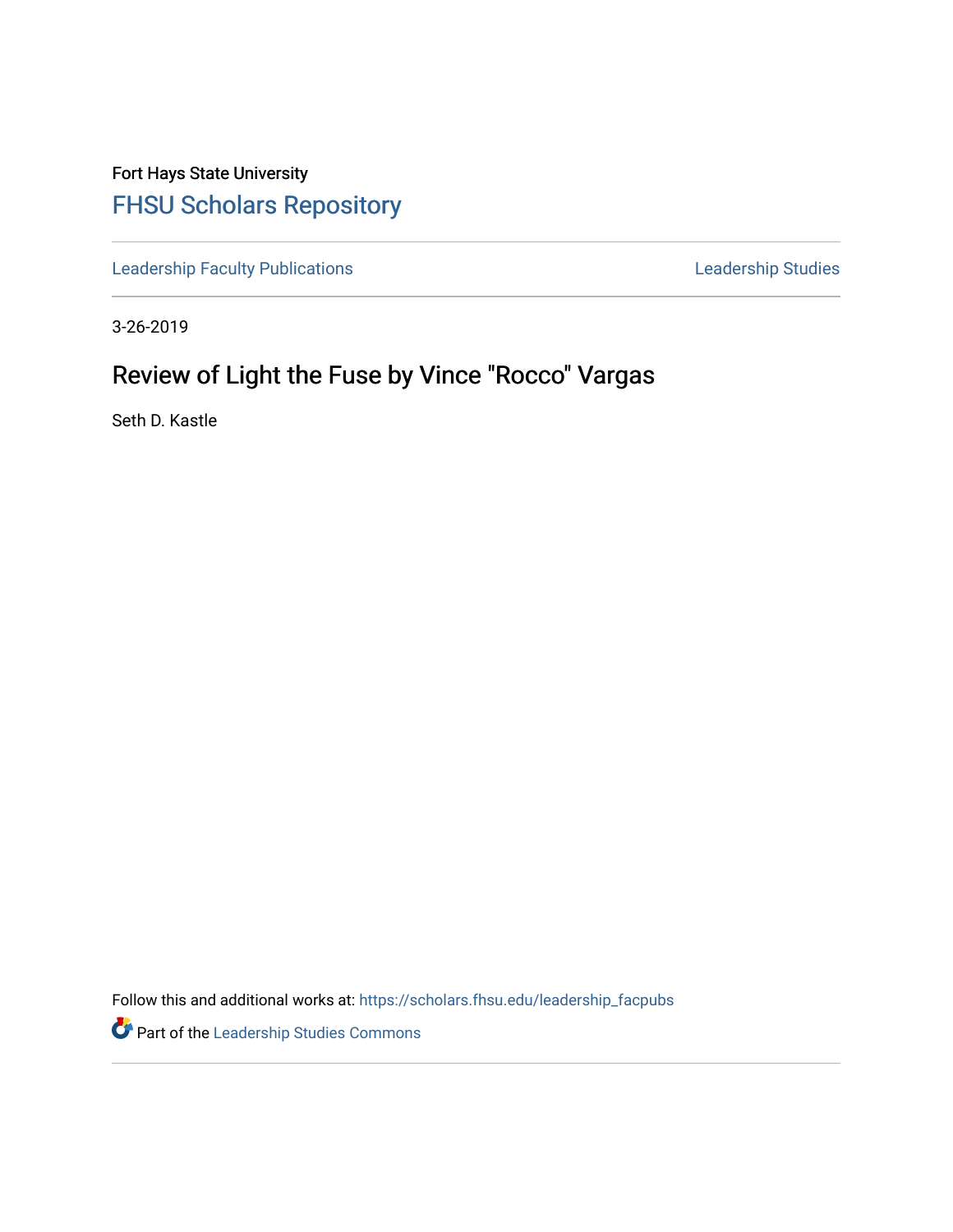

## **Review by Seth Kastle**

## *Light the Fuse*

Vice "Rocco" Vargas | 33rd Degrees Publishing, 2018 | 194 pp. ISBN: 9780999769720

*Light the Fuse* by Vincent "Rocco" Vargas is pseudo memoir offering guidance in the military to civilian transition and navigating everyday struggles of uncertainty. In Post-9/11 America, there is no shortage of current and former service members doing their best to provide the veteran community with their take on the "self-help book." Since September 11, 2001, more than 2.7 million service members have deployed in support of Operation Enduring Freedom, Operation Iraqi Freedom, and Operation New Dawn (Hautzinger, Howell, Scandlyn, & Wool, 2015). This continual conduit of service members experiencing war and returning to the civilian world has flooded the industry with literature. From the endless supply of Navy Seal recounts of intense combat operations, to the lesserknown vantage point of the loggie at war, it is all there. *Light the Fuse* (2018) focuses on the concept of transition; not just the military to civilian transition that so many service members struggle with, but also the concept of life as a continual transition.

Vargas is a second-generation service member and former Army Ranger who served multiple deployments with the Army's elite  $75<sup>th</sup>$  Ranger Regiment; he is a former border patrol agent, actor, author, and most importantly to him, he is a father and husband. Through Vargas' life and career, he has sustained and negotiated numerous setbacks and obstacles, which he is incredibly frank about; specifically, he notes how each event has shaped him.

For example, he grew up playing baseball. A son of parents who came from humble beginnings but did everything in their power to provide a good life for their family, baseball became a way of life for Vargas. His father who grew up in the streets, introduced him to the game early as a way to keep him occupied and out of trouble. It was his mother, though, that served as the guiding beacon in his life.

Vargas' mother instilled in him the unprecedented self-accountability, sprit, and work ethic that has carried him through every aspect of his life. For Vargas, baseball was always the plan; it was not until failing a ceramics class in college due to attendance and becoming ineligible to play that he would have to transition to something else. Working at a Texas Roadhouse after college with a new baby and no way to support a family, Vargas was drawn to the military.

The difference between *Light the Fuse* and a majority of other books in this genre, is that Vargas shares his experiences through the lens of his shortcomings. He is exceedingly candid about the failures in his life (specifically in the context of reintegration) and how they have shaped him. This is not Captain Americas guide to a spotless transition—this is the realistic portrayal of the bumps, bruises, and ultimate accession of a man that has walked the same path many veterans face; this is real life.

Vargas takes a look at the importance of personal accountability, the process of learning to own his current position in life, and understanding his role in making things better. He states, "I am tired of people waiting for the world to create a path—I am just an average dude with an extraordinary drive" (Vargas, 2018, p. 54). This is where the book segments itself from others—this is not about a magic formula, but simply embracing what makes service members different: their unparalleled ability to work. Vargas comments that having a good, productive life is within reach for everyone. They just have to make the choices to go get it.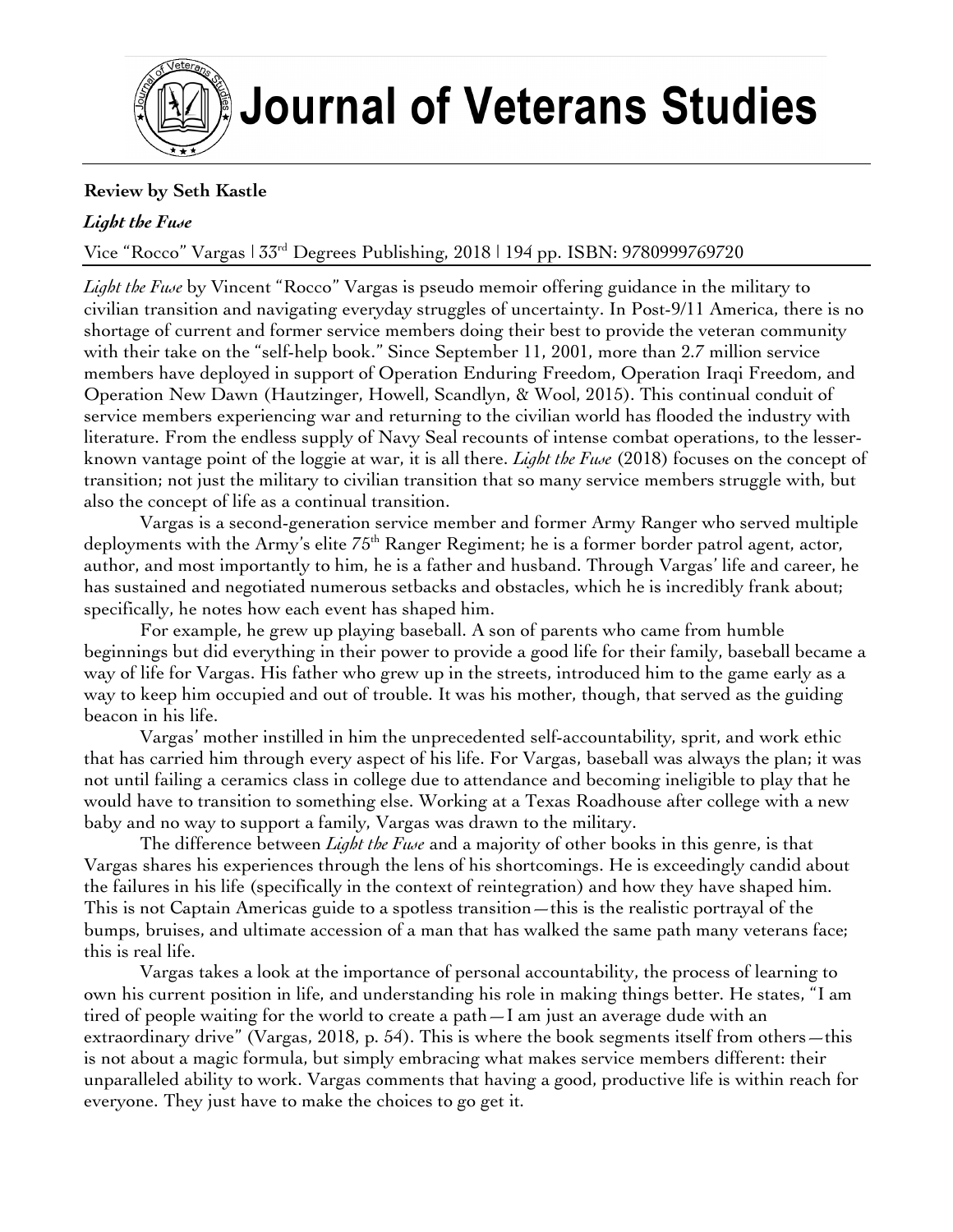Vargas lists five common types of veterans that many in the community can acknowledge are a part of its ranks: 1) the veteran with entitlement, 2) the veteran with self pity, 3) the veteran with identity issues, 4) the veteran who thinks being a veteran makes him or her better than the rest of society, and 5) the veteran who gets through these stages to realize they are a civilian who has a set of tools they learned in the military that can make them successful.

While topically, identifying these five types of veterans may seem like a negative statement on the veteran community, it is anything but. Vargas admits to moving through each of these characteristics to where he is now. His commentary is more a statement of self-reflection than a slight. It is an observation of his journey in gaining the self-awareness that has helped him persevere.

The book's thesis statement is that finding and embracing true self-awareness is key to happiness and success. Figuring out, through the constant onslaught of failures in life, is what makes people themselves; this is the true path of transition. For Vargas, this does not just refer to the military to civilian transition, but all transitions life can produce.

Gaining self-awareness is not an easy process, or one that pays off immediately. As Vargas states, "this is a game of preparation meeting opportunity" (Vargas, 2018, p. 84). It is through running the gambit of successes and failures, and executing life experiences that people can begin to understand who they truly are. This does not happen from shying away from or discounting failures; quite the contrary. In fact, Vargas states that running away from failures would have denigrated his ability to take advantage of the role failure has taken in shaping his identity.

Understanding identity has plagued many service members as they transition from the military ranks to the civilian sector. Vargas comments that a kid at 18 joins the military and learns their identity, but when they get out, that identity does not fit into the civilian world. The identity that has been developed has been scaffolded by rigid structure and support. When these pillars are taken away, the identity does not make as much sense. Service Members are often unprepared to step into this new world; it is not just learning a new job, but shifting to a new way of life.

An additional theme of the text is balance*.* This is an elusive beast for many people who are successful. For service members, putting in the hours and labor to be successful is not an issue. They have already lived that life. Service members who were successful in the military, can be those same people who will be successful in the civilian sector. Success, though, can come at a cost, as it has for Vargas: time spent with his family was his cost, which rolled into greater costs.

His key, though, has been striving to find balance. He believes everyone has key drivers that make them happy; choosing where to place resources such as time and energy and understanding the corresponding sacrifice is where balance comes from. For Vargas, this is not a static frame of mind. Balance comes from continual, purposeful self-evaluation and increased self-awareness. This frame of balance follows the theme of the book: unforgiving personal accountability, nothing is anyone else's problem, it is his. The value of this text is highlighted by Vargas' identification of the priorities in his life, and the subsequent large-scale changes that he has elected to make. It was after a mission as a border patrol agent in 2015, and missing his daughter's birthday, that he decided to move forward to a different chapter in his life. His realization that he had just become his kids' paycheck and he wanted more is what spurred him to act. He had spent nearly 15 years training other peoples' kids; it was time to start training and mentoring his own. Family matters, for Vargas this means saying yes to family daily, and no to work more often.

Priorities will look different for everyone; for Vargas, his top priority is his family. This is his focus, the reason he moves forward. For him, part of finding balance, is the realization that not everything can be number one. For example, he talks about what it has been like to struggle with fitness and lifestyle as a civilian. The consequence of decreased physical activity after leaving the